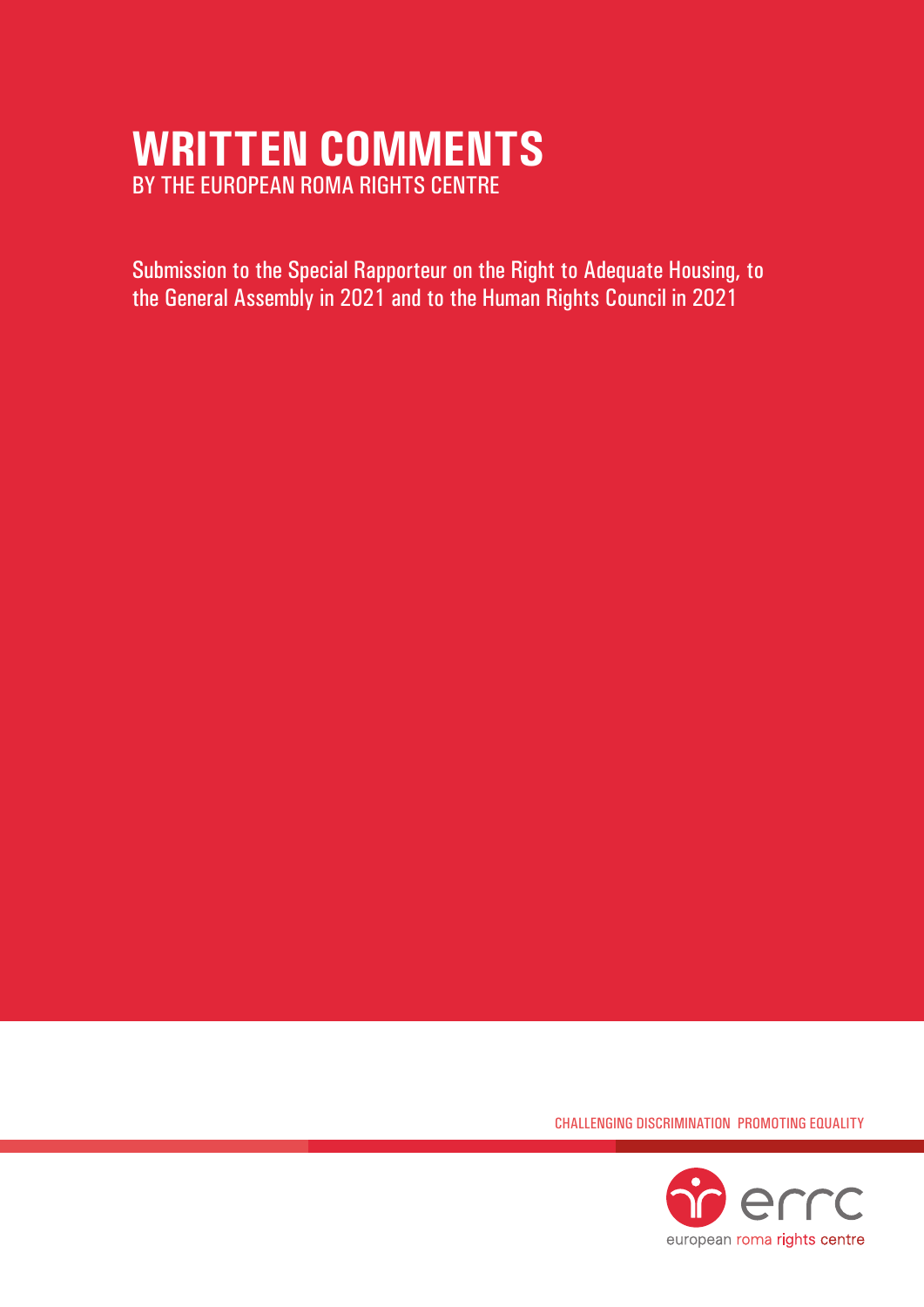# **BACKGROUND AND OBJECTIVE OF THE REPORT**

The thematic reports of the Special Rapporteur on the right to adequate housing, Mr. Balakrishnan Rajagopal, to the General Assembly in 2021 and to the Human Rights Council in 2021 will focus on the issue of discrimination in relation to the right to adequate housing, including the impact of spatial segregation in urban or rural-urban environments on the enjoyment of human rights.

Spatial segregation can be understood as the imposed or preferred separation of groups of people in a particular territory by lines of race, caste, ethnicity, language, religion or income status. Spatial, including residential segregation can have different forms depending on the territorial, cultural or historical context and is often characterized by forms of economic and social exclusion, inequity and spatial disparity in access to infrastructure, services and livelihood opportunities.

Discrimination is understood as any formal or substantive distinction, exclusion, restriction, preference or other differential treatment that is directly or indirectly based on the prohibited grounds of discrimination as to race, colour, sex, language, religion, national or social origin, political or other opinion, property, birth or other status - including disability, age, nationality, marital and family status, sexual orientation and gender identity, health status, place of residence, economic and social status - which has the intention or effect of nullifying or impairing the recognition, enjoyment or exercise, on an equal footing, of human rights.<sup>1</sup>

The main objectives of the two interrelated reports will be to identify contemporary and historical forms of discrimination and segregation that affect the right to adequate housing, to highlight good practices in the prevention of discrimination and segregation and to provide guidance to States on how they can ensure their human rights obligations in relation to non-discrimination and the right to adequate housing.

To inform his reports Mr. Rajagopal welcomes contributions from States, local and regional governments, national human rights institutions, civil society organizations, academics, UN agencies and other stakeholders.

The questionnaire is detailed to allow for comprehensive collection of information covering all aspects of the right to adequate housing. However, responding to only those questions on which the responding organization, institution or entity has information, or expertise is much appreciated.

# **BASIC INFORMATION**

1. Name of Individual, Organization, Institution, Agency or State: **European Roma Rights Centre**

Type of Entity\*

- ☐ National Government or federal governmental ministry/agency
- $\Box$  Inter-governmental organization or UN agency
- ☐ Local or regional government, agency, representative or mayor
- ☐ Association, tenant union or housing cooperative
- ☐ NGO network, umbrella organization
- □ Community-based NGO
- ☐ Academia
- ☑ **Foundation**
- ☐ National human rights organization, ombudsperson
- ☐ Real estate, urban planning or construction
- $□$  Real estate investor or investment fund
- □ Trade Union
- ☐ Other:
- 2. Categorization of your Work
- Please select one or more responses, as appropriate.
- □ Public administration
- ☑ **Advocacy**
- □ Funding

**<sup>1</sup>** See article 2.1 of International Covenant on Economic, Social and Cultural Rights and the related General Comment No. 20 of the Committee on Economic, Social and Cultural Rights.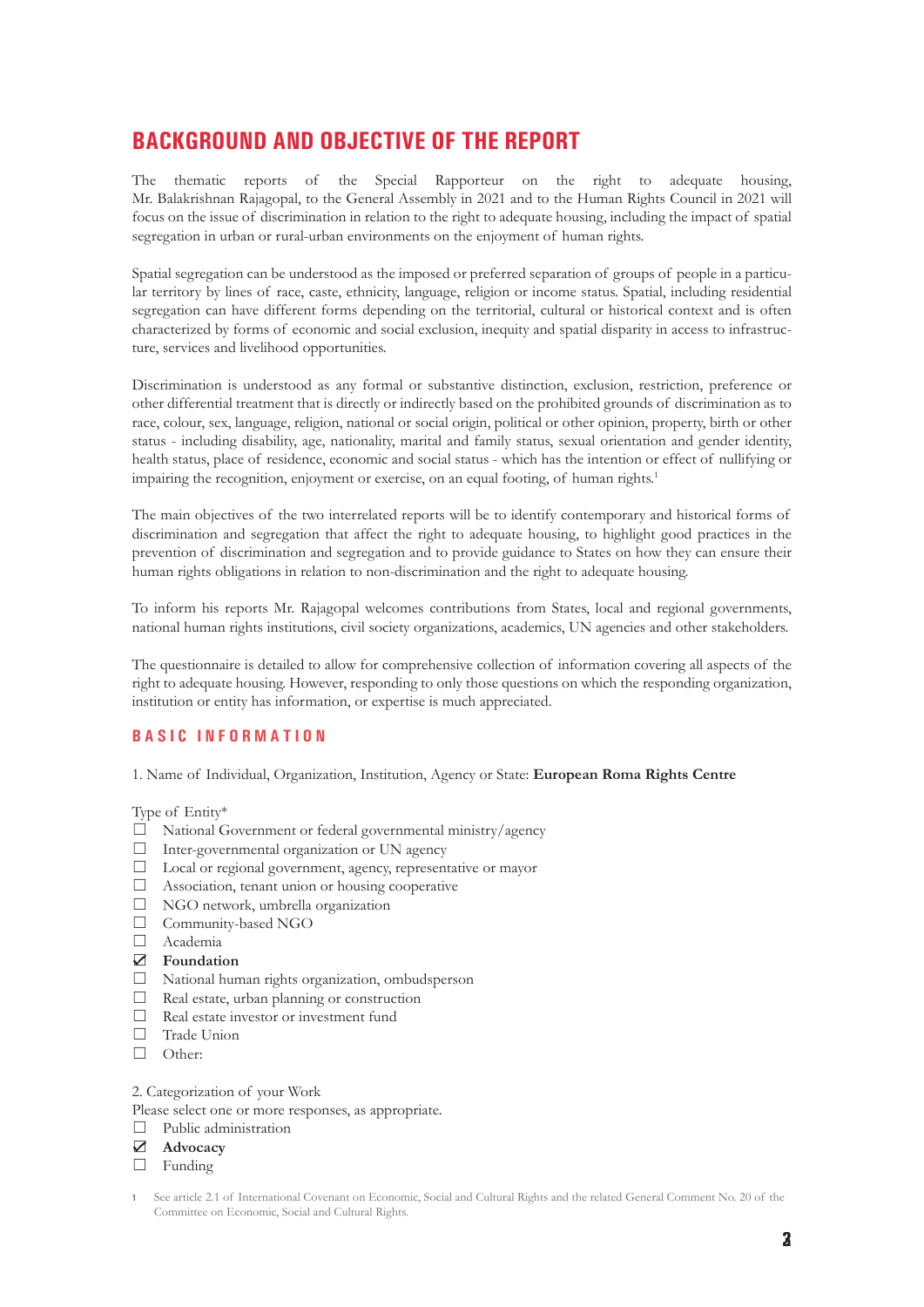#### ☑ **Legal Assistance**

- □ Networking
- ☑ **Policy**

#### ☑ **Research**

- □ Technical Assistance
- □ Training
- $\Box$  N/A
- □ Other:

#### 3. City/Town: **Brussels**

- 4. State/Province: **Belgium**
- 5. Country (please indicate your region or "international" if focus the work of your organization covers multiple countries); **International**
- 6. Contact e-mail (will remain confidential) in case we have questions: <marek.balaz@errc.org>

# **HOUSING DISCRIMINATION**

7. What specific forms of de facto or legal discrimination or barriers towards equal enjoyment of the right to adequate housing do the following groups face in your country (please provide evidence with examples, studies, reports and relevant statistical information):

- People of African Descent, or Roma
- Racial, caste, ethnic, religious groups/minorities or other groups
- Migrants, foreigners, refugees, internally displaced persons
- Women, children or older persons
- Indigenous peoples
- Persons with disabilities
- LGBTQ persons
- Low income persons, including people living in poverty
- Residents of informal settlements; persons experiencing homelessness
- **DERIVAL BR** Other social groups, please specify

# **ROMA AND THE FORMS OF DISCRIMINATION THEY FACE WITH REGARDS TO THE RIGHT TO ADEQUATE HOUSING**

Across the EU, anti-Roma discrimination in housing was found to be pervasive, with forced evictions and demolitions a frequent option of first resort for municipalities, without providing adequate alternative accommodation for those evicted. The Roma Civil Monitor (RCM) reports confirmed that a disturbingly high share of the Roma population was often systemically discriminated against in their access to water supply and sanitation services.<sup>2</sup> Many segregated settlements and shanty towns lack not only access to clean water and sanitation, but also basic sewage and/or indoor plumbing, impacting on the ill health of the inhabitants and resulting in higher incidences of outbreaks of various diseases.3

- **2** Much of the information in this section was excerpted from is excerpted from the Roma Civil Monitor synthesis reports, coordinated by the Center for Policy Studies of the Central European University (CEU CPS), in partnership with the European Roma Grassroots Organisations Network (ERGO Network), the European Roma Rights Centre (ERRC), the Fundación Secretariado Gitano (FSG) and the Roma Education Fund (REF) and implemented with around 90 NGOs and experts from up to 27 Member States. See: <https://cps.ceu.edu/roma-civil-monitor>.
- **3** Roma Civil Monitor. A synthesis of civil society's reports on the implementation of national Roma integration strategies in the European Union. Center for Policy Studies Central European University. August 2018, pp. 30-32. Available at: [https://cps.ceu.edu/](https://cps.ceu.edu/sites/cps.ceu.edu/files/attachment/basicpage/3034/rcm-civil-society-monitoring-report-1-synthesis27-2017-eprint-fin-2.pdf) [sites/cps.ceu.edu/files/attachment/basicpage/3034/rcm-civil-society-monitoring-report-1-synthesis27-2017-eprint-fin-2.pdf](https://cps.ceu.edu/sites/cps.ceu.edu/files/attachment/basicpage/3034/rcm-civil-society-monitoring-report-1-synthesis27-2017-eprint-fin-2.pdf).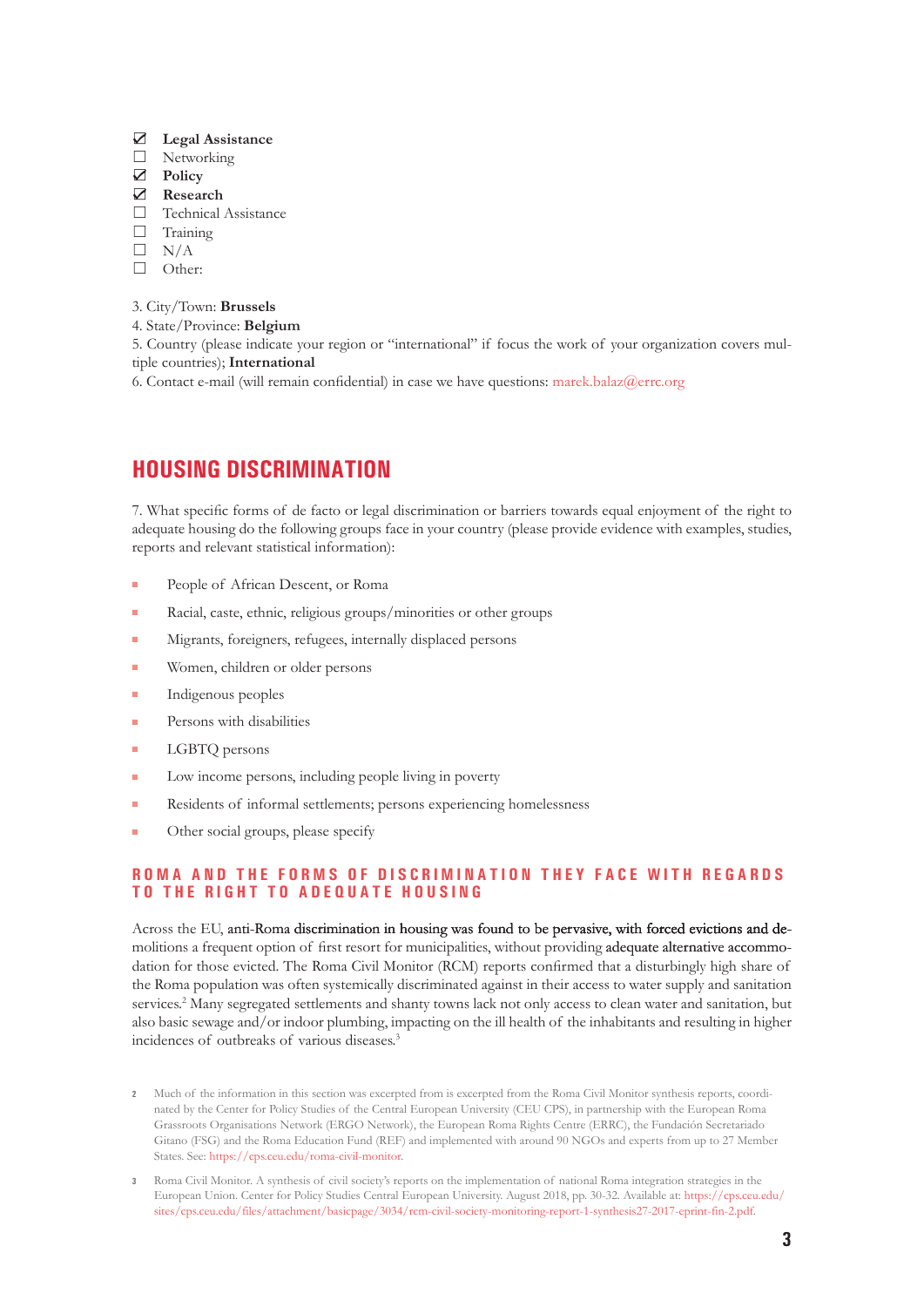The RCM reports identified systemic practices that prevent Roma from being able to move out of segregated and often illegally occupied areas. In those countries with the largest Roma populations, the reports found little evidence of actual or intended policy interventions to overcome residential segregation; some countries such as the **Czech Republic** are even witnessing a growth in the number and size of 'socially excluded localities', often in appalling conditions lacking basic infrastructure and access to basic public services. Property speculators buy up fully occupied buildings in segregated areas, resulting in many Roma families living in crowded, poorly maintained residential hostels (i.e. the number has increased from 11,027 in 2008 to 27,000 in 2014). An attempt to address discrimination in housing was thwarted by an amendment to the Czech Social Housing Concept 2015-2025, which allowed local authorities to designate areas, specific properties or streets where new applications for housing benefits will be deemed ineligible. This is expected to hit poor Roma families unable to find other housing because of anti-Roma racism on the rental market. Legal action has been initiated to contest restrictions on material aid for those living in so-called 'areas with increased incidence of undesirable phenomena' that are in place in 12 municipalities.

Estimates from census data in **Hungary** suggest that 3% of the total population inhabits 1,380 segregated settlements. Hundreds of such dwellings are situated in remote peripheries lacking basic infrastructure and public transport links. There is no comprehensive housing plan nor any prospect of assistance to enable the most impoverished to improve their housing situation, and city development plans still exclude 'Roma streets' or neighbourhoods. According to the monitoring report, partly as a result of the rising value of city areas, the segregation of the poorest increases as they move to poorer settlements. In some cases, this is described as a spontaneous process, in others it is a direct consequence of decisions made by city leadership to relocate and displace, as in Miskolc and Budapest.

In **Slovakia**, some municipalities purchase cheap houses in remote villages to 'export their problematic' Roma residents. In larger towns, Roma families face discrimination in the rental market and have no option but to stay in 15 m<sup>2</sup> container flats with shared bathrooms and showers at a cost of 200 EUR per month for rent and electricity. Public funds have been allegedly used to build segregation walls, and to 'relocate' Roma on the outskirts of villages into newly built, poor quality housing units, without proper access to basic utilities.

In **Bulgaria**, half of the Roma-inhabited houses in segregated neighbourhoods had no sewage system. In some cities, modest interventions to provide social housing for disadvantaged groups were met with anti-Roma protests, and in Varna and Burgas, the authorities were pressured by ultranationalists to cancel such plans.

**Italy** was found to be managing 149 'authorised' Roma-only settlements; the mapping data cited in the report shows that residential segregation is widespread and systematic, and takes place in both major cities and medium-sized municipalities, where significant public funding is used to maintain Roma-only camps and perpetuate exclusion. Previous government commitments to 'overcome the system of camps' came with assertions in the National Roma Integration Strategy (NRIS), that "the liberation from the camp as a place of relational and physical degradation of families and people of Roma origin, and their relocation to decent housing, is possible." Few concrete steps and no comprehensive measures were undertaken to end residential segregation.

# **F O R C E D E V I C T I O N S**

The evidence from the reports shows that in a number of Member States, the call for an immediate halt to forced evictions in letters sent to seven European governments made in 2016 by Council of Europe Commissioner for Human Rights went unheeded. In Bulgaria, the Czech Republic, France, Ireland, Italy, Romania and Slovakia, many local authorities still favour demolitions and mass evictions, without providing adequate alternative accommodation for those evicted, in defiance of domestic and international law.

In **Bulgaria**, according to the data collected from 61 per cent of municipalities, 399 out of all 444 orders (89%) concerning the demolition of residential buildings issued by local administrations refer to the homes of Roma.4 Often prompted by anti-Roma demonstrations and extremist demands for the expulsion of Roma, such demolitions serve to heighten inter-ethnic tensions. There are no regulations to protect families who find themselves on the street without a fixed address, without access to public services, consultation or the offer of adequate alternative accommodation, and consequently have no alternative but to build new irregular dwellings.

**<sup>4</sup>** Daniela Mihailova Alexander Kachamov**,** *Demolition of Illegal Housing in Roma Neighbourhoods: Sustainable Solution for Roma Integration or a Problem of Discrimination against Roma in Bulgaria?* Equal Opportunities Initiative Association, Sofia, 2017, p. 50. Available at: [https://](https://www.marginalia.bg/wp-content/uploads/2017/05/REPORT-2017-en.pdf) [www.marginalia.bg/wp-content/uploads/2017/05/REPORT-2017-en.pdf.](https://www.marginalia.bg/wp-content/uploads/2017/05/REPORT-2017-en.pdf)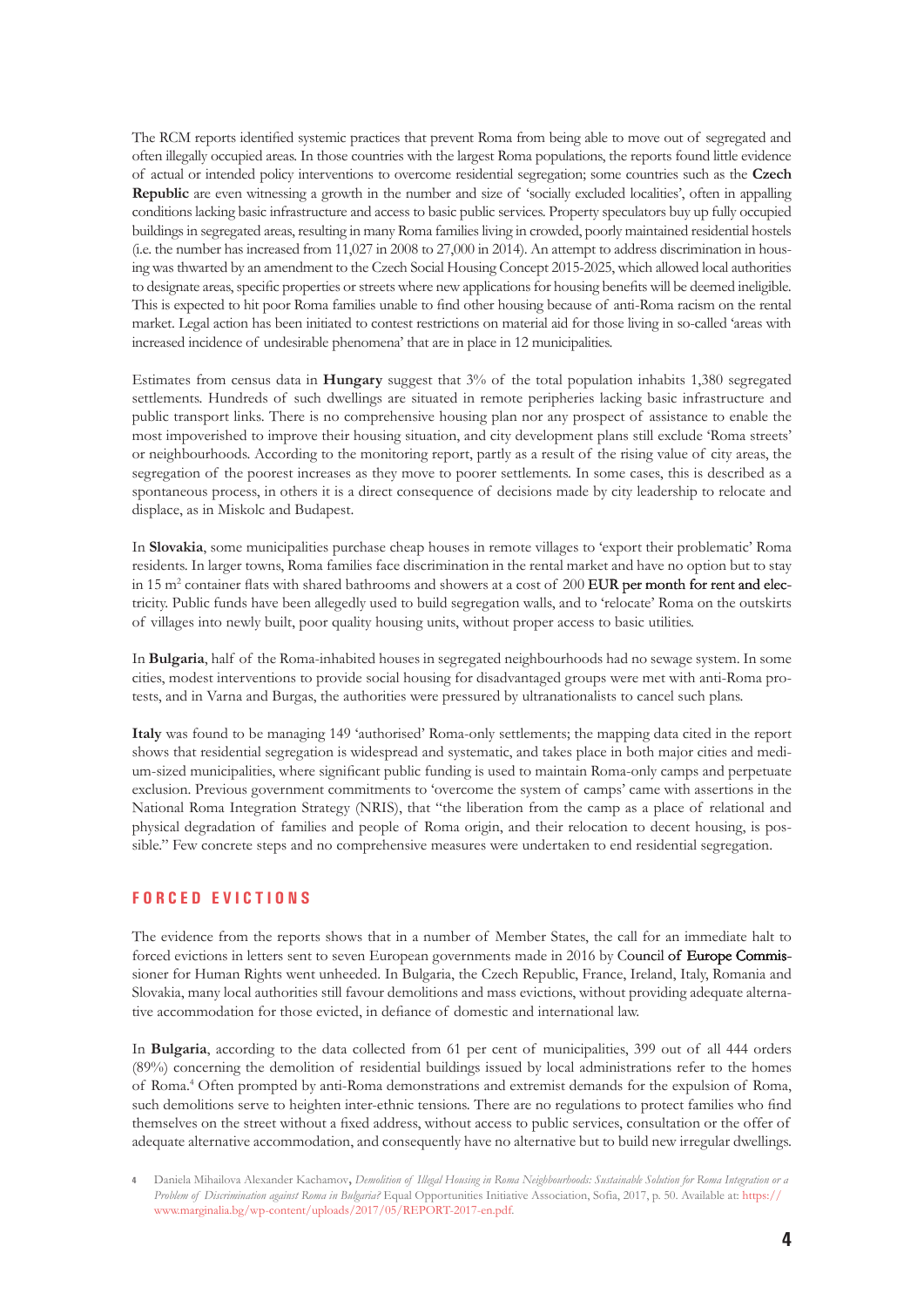Similarly, in **France**, between 10,000 and 15,000 Roma are evicted annually, with no provision for alternative accommodation for the majority and the rest are offered a few nights at an emergency hostel. The authorities responded to a new law prohibiting evictions during wintertime by dramatically stepping up evictions just before the moratorium kicks in.

The frequency with which authorities in **Italy** carry out mass evictions without formal notice, proper consultation, or provision of alternative accommodation has attracted much international criticism, and has prompted the European Court of Human Rights, on occasion, to issue interim orders to halt evictions which would inflict undue hardship on the sick and vulnerable. Despite the commitment of the government in the NRIS to overcome 'emergency policies' for Roma, the evidence points to an increase in forced evictions. According to the authors of the Italian monitoring report, the policy of forced evictions solves nothing but aggravates Roma exclusion and exacerbates the already dire living conditions of those affected.

ERRC in its submission for the 34<sup>th</sup> UPR session concerning Italy in 2019, noted that in May 2015, the Court of Rome, in respect to the formal camp La Barbuta, ruled for the first time in Italy that Roma-only housing maintained by municipalities violates the 2000/43/EC Directive (Racial Equality Directive) transposed into the Italian legal system by the Legislative Decree 215/2003.

Far from reducing the "system of camps", Italian authorities have continued to approve the construction of new segregated Roma-only camps and shelters. On 11 August 2016, the Naples municipality approved plans for a new camp built in via del Riposo to "temporarily" host 168 Roma in 28 containers. Since 2012, the city of Milan has opened four reception centres to accommodate the evicted Romani families. These are shelters that initially welcomed only Roma, and are therefore places of housing segregation. The ERRC closely monitored forced evictions of Roma in Italy for a number of years. From April 2014 the ERRC has recorded at least 318 forced evictions; this should not be considered to be a comprehensive number of all forced evictions of Roma in Italy, but as a sample of cases about which the ERRC has received information.

ERRC field research found that families living in informal camps were persistently evicted without respect for the protections prescribed by international standards. Residents were not consulted prior to eviction and they did not receive formal eviction orders, making it difficult to challenge the evictions legally. The situation of schoolchildren, elderly people, pregnant women and people with health issues was not taken into consideration. Most of the time the evictees were not offered alternative accommodation, which forced them into an endless cycle of evictions from one camp to another.<sup>5</sup>

According to the **Belgian** monitoring report, forced evictions of Roma and Travellers prompted condemnation from the European Committee of Social Rights (ECSR) for being in violation of several rights protected by the European Social Charter back in 2012. Three years later, the CoE Commissioner for Human Rights on a country visit found that, 'local authorities […] increasingly proceed to evictions. Evictions are carried out all year round, including in winter, and irrespective of the number of years spent on a site'.

Similarly, in **Ireland**, the ECSR found the government to be in breach of Article 16 of the Revised European Social Charter, as there were inadequate safeguards against forced evictions included in the legislation. Also, the UN Committee on the Rights of the Child expressed concern over the 'criminalisation of nomadism, pursuant to the Housing (Miscellaneous) Provisions Act 2002 combined with the inadequate provision of transient halting sites, resulting in forced evictions and the suppression of nomadism as a cultural practice'.<sup>6</sup>

The RCM report notes that following the Carrickmines tragedy in 2015, a national fire safety audit in Traveller accommodation was rolled out. Despite assurances that the audits would not result in forced evictions, Traveller organisations stated that this is precisely what happened. A number of evictions took place throughout the country, leaving families homeless or forcing people to stay at homes and bays of extended family members. In 2016, 23 families were evicted from Woodland Park halting site on the basis of fire

**<sup>5</sup>** ERRC, WRITTEN COMMENTS of the European Roma Rights Centre, concerning Italy To the Human Rights Council, within its Universal Periodic Review for consideration at the 34th Session (4-15 November 2019). Available at: [http://www.errc.org/uploads/](http://www.errc.org/uploads/upload_en/file/5138_file1_italy-hrc-submission-26-march-2019.pdf) [upload\\_en/file/5138\\_file1\\_italy-hrc-submission-26-march-2019.pdf.](http://www.errc.org/uploads/upload_en/file/5138_file1_italy-hrc-submission-26-march-2019.pdf)

**<sup>6</sup>** UN Committee on the Rights of the Child, Concluding observations on the combined third and fourth periodic reports of Ireland, 2016, para 69 d. Available at: [http://docstore.ohchr.org/SelfServices/FilesHandler.ashx?enc=6QkG1d%2fPPRiCAqhKb7yhsvOufvUWRUJlLH](http://docstore.ohchr.org/SelfServices/FilesHandler.ashx?enc=6QkG1d%2fPPRiCAqhKb7yhsvOufvUWRUJlLHiLHKqpXZxUGOtzQF0l%2b37QzAKosbh7yc40d4J3IynFaWf0Egu6J99RK6Y%2fTHjpged5r1H3f3KQIiFieFkoeAPALAwKpbZz) [iLHKqpXZxUGOtzQF0l%2b37QzAKosbh7yc40d4J3IynFaWf0Egu6J99RK6Y%2fTHjpged5r1H3f3KQIiFieFkoeAPALAwKpbZz.](http://docstore.ohchr.org/SelfServices/FilesHandler.ashx?enc=6QkG1d%2fPPRiCAqhKb7yhsvOufvUWRUJlLHiLHKqpXZxUGOtzQF0l%2b37QzAKosbh7yc40d4J3IynFaWf0Egu6J99RK6Y%2fTHjpged5r1H3f3KQIiFieFkoeAPALAwKpbZz)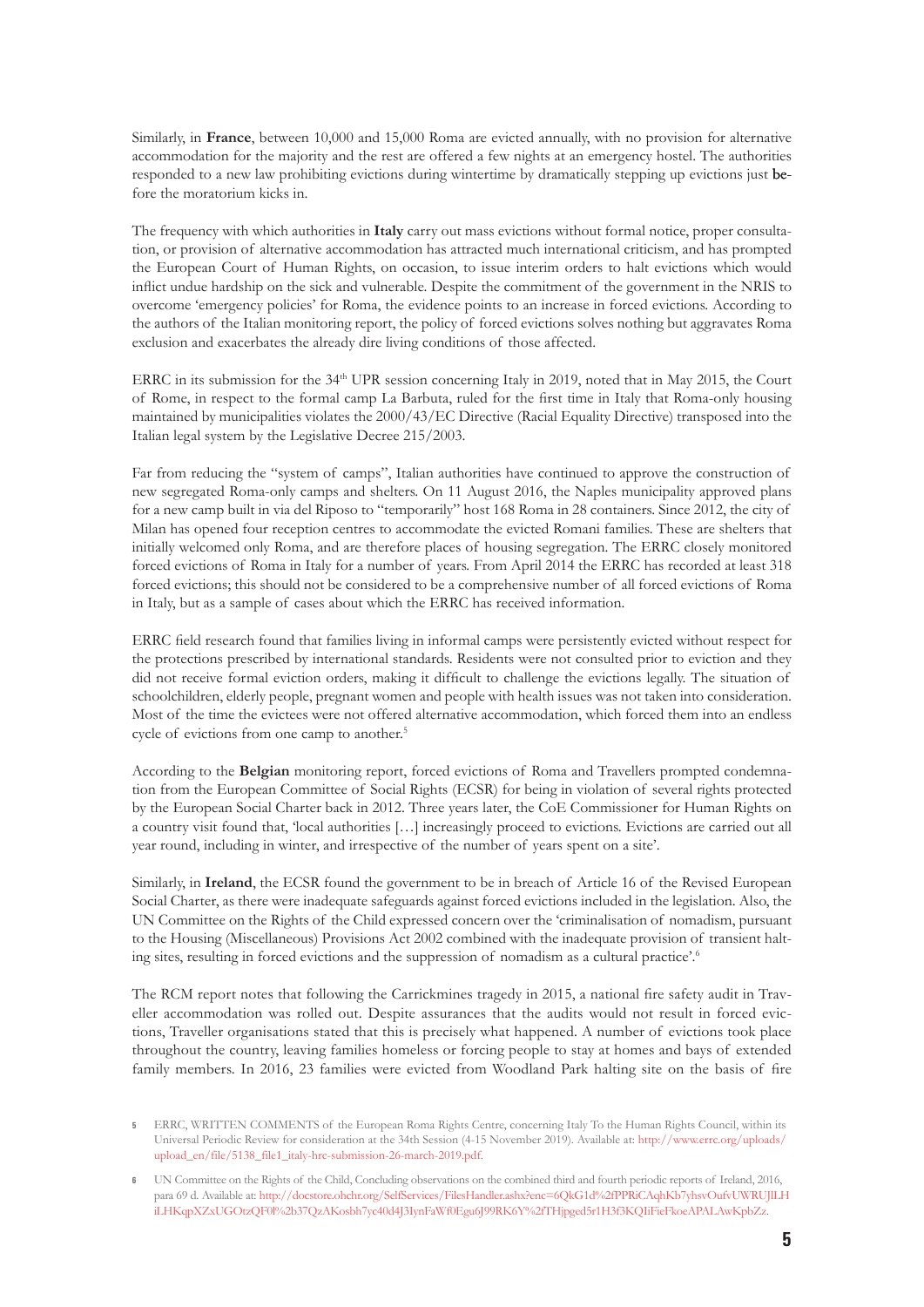safety concerns. Recent figures released by the Department of Housing show that the number of Traveller households living by the side of the road or in overcrowded conditions has increased by 66% in five years.<sup>7</sup>

In light of the complete failure to make any progress on the priority of housing since the launch of the EU Roma Framework in 2011, and in the hope that this travesty does not simply roll on to 2030, the following points should be heeded both by the EU and its Member States:

- Any public investments into the housing of vulnerable groups, particularly Roma, should be driven by desegregation objectives. Procurement of new dwellings with public support should not increase the number of inhabitants in segregated areas.
- Development of social housing policies on the local level should be supported and driven by housing needs rather than by other criteria. Public resources should not be invested into temporary accommodation or separate housing schemes for Roma and other inhabitants.
- Residents of informal dwellings should be protected from eviction and demolition of their homes, unless they are provided with substitute standard housing in a desegregated setting with access to public services.
- The ESIF should not support the conservation of existing segregation or investments leading to further segregation. The existing legal and administrative framework prohibiting such investments (such as the EC's 'Guidance for Member States on the use of ESIF in tackling educational and spatial segregation') should be rigorously reinforced by the EC services responsible for ESIF implementation.
- Forced evictions should be used only as a last resort and prevention of forced evictions should be strengthened by provision of services such as social counselling, debt management and mediation, and active detection of households or areas at higher risk.
- It is necessary to create an early warning system for potential victims of evictions and provide them access to legal aid, either by public authorities or by NGOs with public financial support. The moratorium on evictions in winter should be respected and particularly vulnerable persons such as the elderly the infirm, and families with children should be provided with special protection.
- In case of mass evictions performed by public authorities, a clear strategy about what social assistance will be provided to the evictees should be required, ideally with provision of substitute accommodation or housing; the consequences of evictions on further social inclusion should be considered.

8. Discrimination in housing can affect various dimensions of the right to adequate housing and other human rights. Could you provide more details regarding the specific areas in which housing discrimination is experienced? Below are examples of various forms of discrimination that can be experienced in relation to different dimensions of the right to adequate housing:

#### *Accessibility*

- Discrimination in relation to access to land, including water and natural resources essential for habitation;
- Discrimination in relation to housing for rental or for acquisition or in accessing public or social housing;
- Access to emergency and/or transitional housing after disaster, conflict related displacement or in case of homelessness, family or domestic violence;
- Accessibility of housing for persons with disabilities or older persons, including access to housing for independent living or to care homes;
- Data collection or requirements to furnish certain certifications resulting in the exclusion of particular persons from accessing housing;

#### *Habitability*

- Discrimination in relation to housing conditions, overcrowding or housing maintenance;
- Exposure to health risks within the home, including lack of ventilation, heating or insulation, exposure to fire or housing collapse risk, unhealthy building materials, or other unhealthy housing covered by the WHO Guidelines on housing and health;
- **7** Pavee Point Traveller and Roma Centre, Civil society monitoring report on implementation of the national Roma integration strategy in Ireland. 2018. Available at: [https://cps.ceu.edu/sites/cps.ceu.edu/files/attachment/basicpage/3034/rcm-civil-society](https://cps.ceu.edu/sites/cps.ceu.edu/files/attachment/basicpage/3034/rcm-civil-society-monitoring-report-2-ireland-2018-eprint-fin-2.pdf)[monitoring-report-2-ireland-2018-eprint-fin-2.pdf.](https://cps.ceu.edu/sites/cps.ceu.edu/files/attachment/basicpage/3034/rcm-civil-society-monitoring-report-2-ireland-2018-eprint-fin-2.pdf)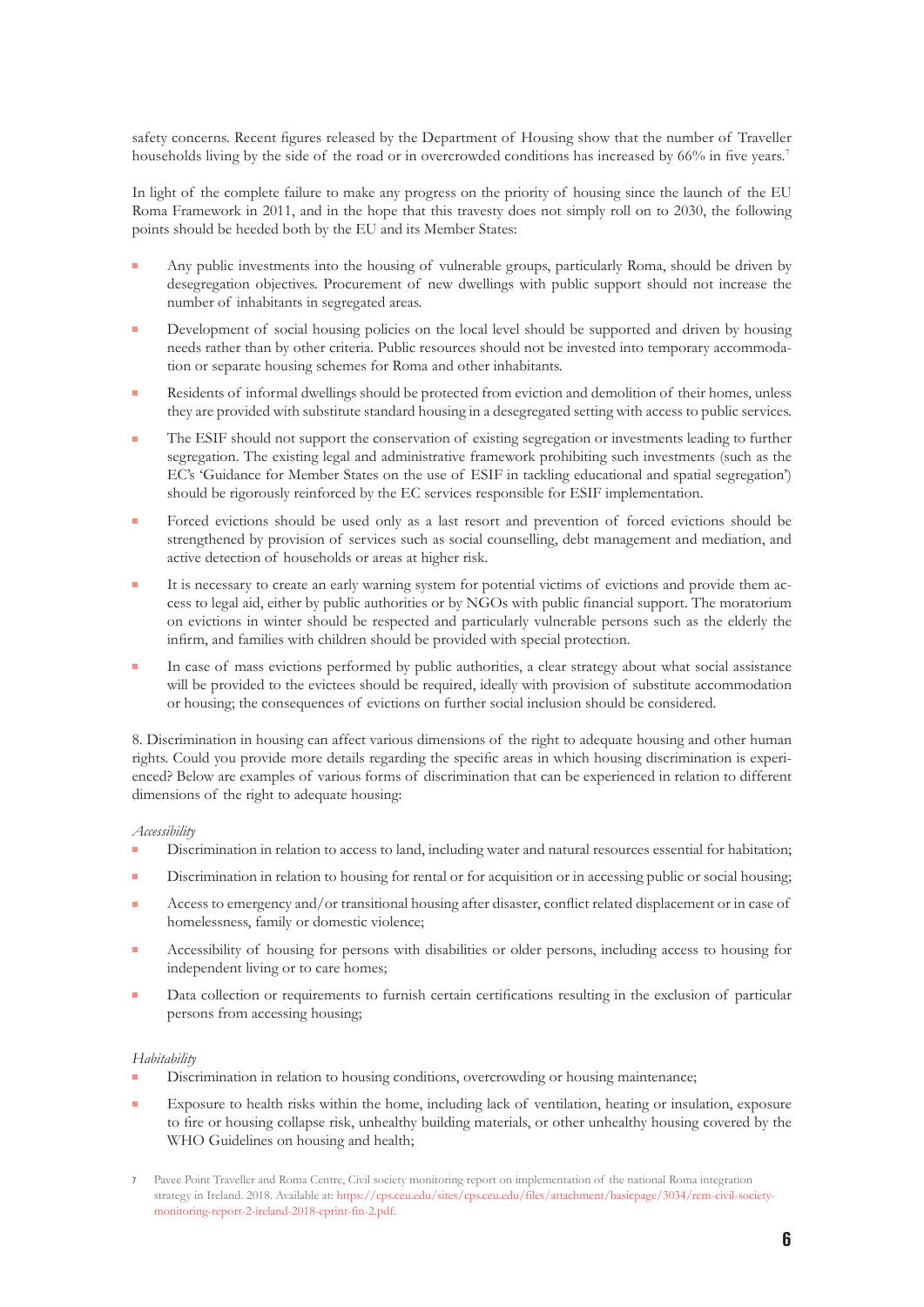- **Exposure to other risks which render housing uninhabitable, including sexual or gender-based violence,** interference with privacy and physical security in the home and neighbourhood;
- Discrimination in relation to housing renovation or permission of housing extension;

#### *Affordability*

- Discrimination in relation to access to public benefits related to housing;
- Lack of equal access to affordable housing:
- Discrimination in public and private housing financing;
- Discrimination related to housing and service costs, housing related fees, litigation or taxation;

#### *Security of tenure*

- Discrimination in relation to ownership or inheritance of housing and land and related natural resources including water including on the basis of a distinction between formal and informal tenure arrangements;
- Discrimination in relation to evictions, resettlement and compensation for loss or damage of housing, land or livelihoods;
- Differential treatment in land or title registration, permission of housing construction;

#### *Availability of services, materials, facilities and infrastructure*

- Discrimination in relation to access to work, schooling, health care or public benefits based on the residential address or related to a lack of an official address;
- Public transportation services and transportation costs;
- **Provision of water, sanitation, energy, waste collection and other utility services; their quality or cost,** including interruptions/blackouts including policies relating to disconnection from utility services;
- Spatial disparities in access to health care, education, child care, cultural and recreational facilities;

#### *Location*

- Discrimination in relation to freedom of choice of the place of residency within the country, within a particular region or location;
- Discrimination based on place of residence or address, such as exclusion from invitation to job interviews or access to credit;
- Exposure to environmental health risks, such as external air quality, flooding, toxic ground exposure; noise; risk of landslides etc.;
- Living quality and physical security in the neighbourhood, including geographical disparities in policing and law enforcement;

#### *Cultural adequacy*

- Discrimination in relation to the recognition of culturally adequate dwellings as housing as well as equal access to public space;
- Prohibition of accessing, maintaining or constructing culturally adequate housing;
- Lack of recognition of mobile forms of residency.

# **A C C E S S I B I L I T Y**

#### **Discrimination and access to land, clean water and sanitation, infrastructure and other essential services:**

Access to basic sanitation is an essential component of living a decent existence, according to Article 34 (3) of the EU Charter of Fundamental Rights. The human rights to water and sanitation require that these services be available, accessible, safe, acceptable, and affordable for all. Moreover, they require sanitary services that provide individuals with sufficient privacy and dignity. These rights also entail an explicit focus on the most disadvantaged and marginalized, as well as an emphasis on participation, empowerment, accountability and transparency. A disturbingly high share of the Roma population still lives without tap water in their dwellings.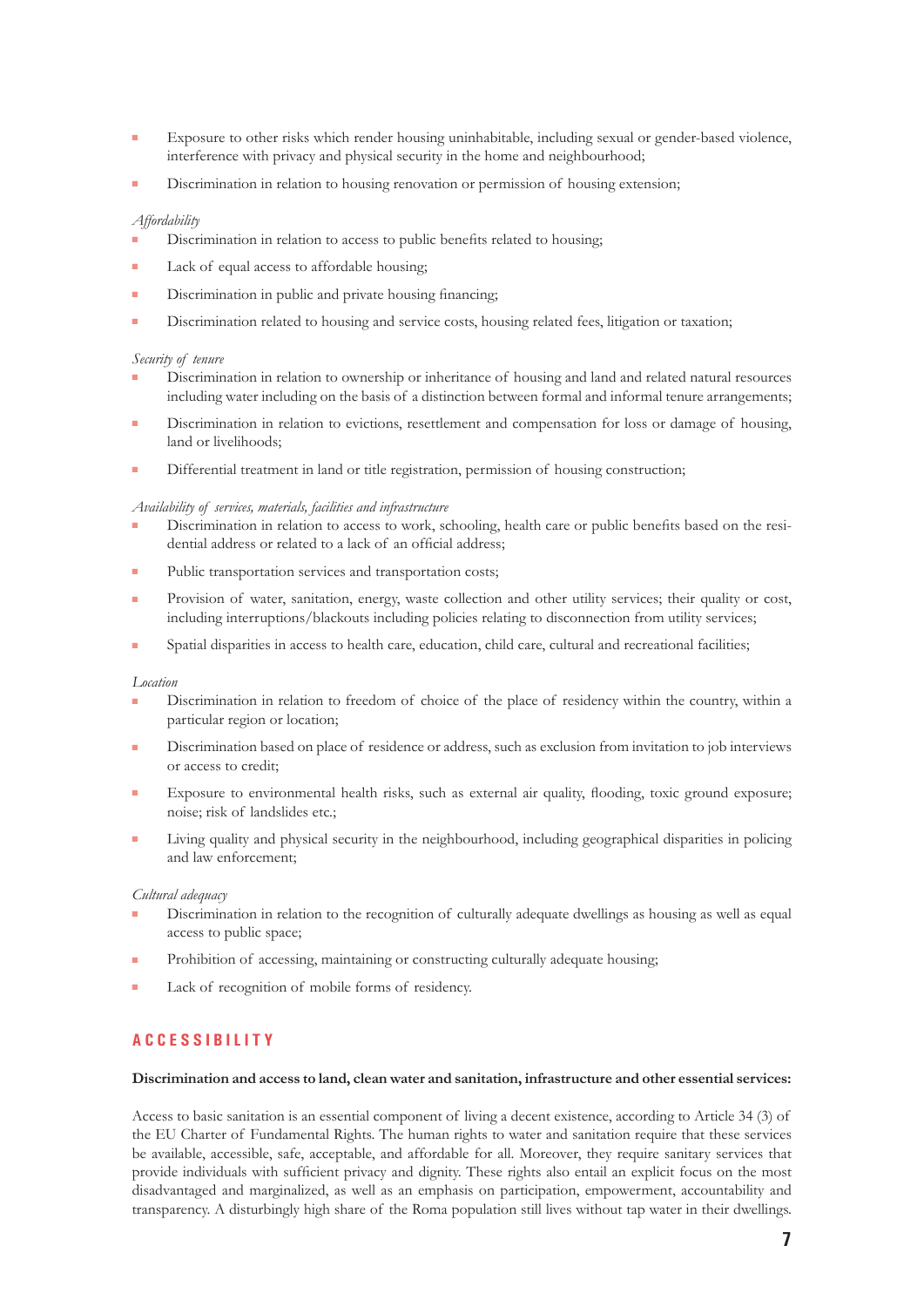In Bulgaria, the Czech Republic, France, Hungary, Italy, Romania and Slovakia, even where safe water supply and sanitation services were available to non-Roma households, Roma were often systemically discriminated against in their access to them.<sup>8</sup>

The problem in the **Czech Republic** was acute in the privately-owned residential hostels, where a high percentage of the tenants are Roma and it is common for an entire floor of tenants to share showers and toilets.

In **Slovakia,** many segregated settlements have no sewage system, and across poorer regions many Roma dwellings lack basic indoor plumbing. In some households, the water supply was cut off due to accumulated arrears and/or never connected. Public wells operate everywhere in varying distances from the houses, but there was no information on water quality.

In **Romania**, the research cited found that only 53% of the Roma sampled had access to running water. In segregated Roma communities, deep poverty and a lack of support from the local authorities leave Roma without access to basic utilities. Even in locations where facilities are available, 17.3% of the Roma respondents did not have access to cold running water; 20.5% of them did not have access to hot water. One fifth of the Roma households uses a public well or fountain as a source of drinkable water, whereas non-Roma use public water sources in less than 5% of the cases. According to data gathered in 2012 in Slovakia, out of 801 identified Roma localities, 185 do not have any access to public water pipelines (23%). Access to clean water correlates with the degree of exclusion – the more segregated the community, the higher likelihood of not having access to public water.

In **France,** mayors and municipal staff openly declared that if they offered sanitation services and facilities to dwellers in shanty-towns, they could no longer proceed with speedy mass evictions. In these conditions, the inhabitants of slums are obliged to go to public parks and transport water in receptacles, but even these public sources are more and more rare and sometimes the only sources remaining are fire hydrants. Despite the dire health consequences, and the fact that the extent of the problem has been well documented, the French government made no mention of access to clean water and sanitation in its NRIS, and for the most part authorities choose to evict and disperse Roma communities rather than connect them to running water. Noteworthy exceptions include the town of Ile-Saint-Denis, near Paris, where the municipality has installed clean running water and sanitation.

In **Italy**, the living conditions in both official and unofficial 'nomad camps' have long been recognised as especially precarious. As far back as 2005, research has shown that lack of access to clean water and sanitation directly resulted in higher incidences of asthma, diarrhoea and bronchitis among children living in the camps. Repressive policies of mass evictions have only served to exacerbate the situation. National and international organisations have documented the appalling living conditions inside 'authorised camps' – overcrowded, in poor state of repair, with ever deteriorating hygiene and sanitary conditions. Conditions in the segregated emergency shelters and unofficial camps are even worse in terms of access to clean water and sanitation.

# **A C C E S S I N G P U B L I C H O U S I N G**

In Bulgaria, Hungary, Romania and Slovakia, social housing represents less than 3% of the total housing stock; within this stock, Roma and poor households are over-represented, often in segregated areas. Even though the share of the public housing stock is larger in the Czech Republic (8%), the social housing stock is also a similar sized sub-sector. This development is linked with the housing privatisation and restitutions that took place in the post-1989 transition years. Back then, worse-off tenants, among whom many were poor Roma, could not purchase their dwellings, so they had no other option but to remain renters. It is also related to the social housing allocation techniques used during the later periods: in selected countries, they went hand in hand with the decline of the public rental housing and the socio-economic profile of its tenants ("residualisation").<sup>9</sup>

These were sometimes linked with urban renewal strategies to keep Roma and poor households in compact buildings for an easier management of a more or less planned "renoviction" (i.e. the relocation of all of a building's

**<sup>8</sup>** Roma Civil Monitor. A synthesis of civil society's reports on the implementation of national Roma integration strategies in the European Union. Center for Policy Studies Central European University. European Union 2020, p.18 Available at: [https://cps.ceu.edu/](https://cps.ceu.edu/sites/cps.ceu.edu/files/attachment/basicpage/3172/rcm-civil-society-monitoring-report-synthesis27-2019-eprint-fin.pdf) [sites/cps.ceu.edu/files/attachment/basicpage/3172/rcm-civil-society-monitoring-report-synthesis27-2019-eprint-fin.pdf.](https://cps.ceu.edu/sites/cps.ceu.edu/files/attachment/basicpage/3172/rcm-civil-society-monitoring-report-synthesis27-2019-eprint-fin.pdf)

**<sup>9</sup>** Roma Civil Monitor. A synthesis of civil society's reports on the implementation of national Roma integration strategies in the European Union. Center for Policy Studies Central European University. European Union 2020, p.20. Available at: [https://cps.ceu.](https://cps.ceu.edu/sites/cps.ceu.edu/files/attachment/basicpage/3172/rcm-civil-society-monitoring-report-synthesis27-2019-eprint-fin.pdf) [edu/sites/cps.ceu.edu/files/attachment/basicpage/3172/rcm-civil-society-monitoring-report-synthesis27-2019-eprint-fin.pdf](https://cps.ceu.edu/sites/cps.ceu.edu/files/attachment/basicpage/3172/rcm-civil-society-monitoring-report-synthesis27-2019-eprint-fin.pdf).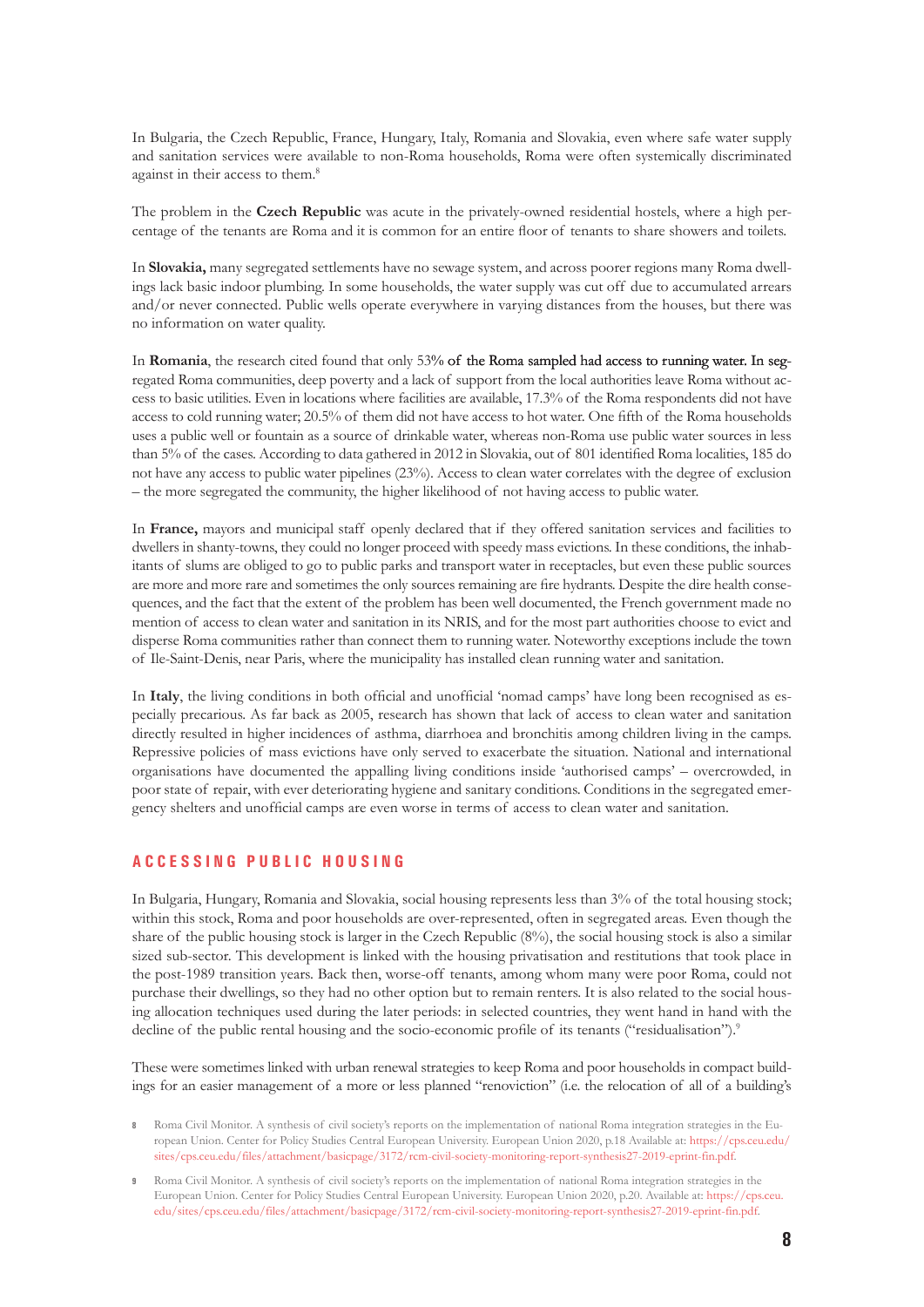tenants on the grounds that a large-scale renovation is planned) of selected neighbourhoods, or to make sure that "residualisation" is enforced. Local allocation techniques may prefer to house poor Roma families in concentrated and segregated neighbourhoods, as has been reported in Slovakia through the "lower standard flats" programme; in Bulgaria in relation to recent social housing investments; in Hungary as a general pattern; and via market-based mechanisms in the Czech Republic in the case of "social hostels" for homeless Roma families.<sup>10</sup>

In the **Czech Republic,** excluded segments of the population, Romani people in particular, have found housing of last resort in so-called "residential hotels" where they do not have rental contracts, are not registered as local residents, and frequently pay exorbitant rents for small rooms or flats with common cold-water sanitation facilities. It is very easy for the occupants of "residential hotels" to be evicted; as a result, those for whom this housing is the only option find it almost impossible to settle because they are more or less constantly searching for affordable accommodation and moving frequently to different parts of the country. Conditions for their social inclusion and stability are not being arranged.

Frequent changes during the period at issue to the government policies subsidizing the housing of such persons and allowing local governments to curtail such benefits have made this precarity even more intense. In 2015- 2018, a very dramatic recent drop in the amount of public funding disbursed as housing support has coincided with legal provisions adopted in 2017 enabling municipalities to designate whole territorial areas as ineligible for certain forms of housing support (officially "OOP", but referred to informally as "benefit-free zones"). Other legal developments include provisions enabling municipalities to expel residents found guilty of having committed three misdemeanours (a power that rests entirely with local misdemeanour commissions).<sup>11</sup>

In **Romania,** Professor Philip Alston, UNHRC Special Rapporteur on extreme poverty and human rights, stated in his end of mission statement that many officials "are in a state of denial about both the extent of poverty in the country and of the systemic and deep-rooted discrimination against the extremely poor, especially the Roma." He noted that the number of units of social housing available and planned between 2015 and 2020 was radically below the level of need: "There is no national plan to address this chronic shortage and the criteria that are used in practice to allocate available housing clearly disfavor the worst off. I met many people living in dire poverty who recognized that they would never qualify for social housing because of the restrictive criteria applied."12

In its 2016 submission to the UNCRC on **Romania**, the ERRC stated that legal provisions on state support for vulnerable families to meet their utility costs, under Law 116/2002 on preventing and combating social marginalisation, are not known or not implemented by local authorities, leading to evictions for failure to meet such costs. This was recently illustrated by a new threat of eviction against a Romani community in Eforie Sud in April 2016.

The allocation of social housing, largely regulated at the local level, is often marred by discriminatory scoring criteria. One widespread and particularly egregious example concerns the number of children: families applying for social housing generally receive additional points for more children; however, this is often capped at three children. The ERRC believes that such a cap is motivated by the age-old stereotype of large Romani families.

While housing is generally the responsibility of local authorities, the central government plays a significant role. It funds a majority of social housing developments and contributes to housing related subsidies. County prefects, which represent the central government, review the legality of local decisions including the allocation of social housing, as well as all eviction and demolition orders. No measures are in place for the central government to monitor and ensure that local housing policies and decisions, including evictions, are not discriminatory.<sup>13</sup>

**<sup>10</sup>** *Ibid.* p. 20.

**<sup>11</sup>** WRITTEN COMMENTS OF THE EUROPEAN ROMA RIGHTS CENTRE CONCERNING THE CZECH REPUBLIC To the Committee on the Elimination of Racial Discrimination, for consideration at its 99th Session (5-29 August 2019). Available at: [http://www.errc.org/uploads/upload\\_en/file/5159\\_file1\\_czech-cerd-submission-26-june-2019.pdf](http://www.errc.org/uploads/upload_en/file/5159_file1_czech-cerd-submission-26-june-2019.pdf).

**<sup>12</sup>** UNHRC, End-of-mission statement on Romania, by Professor Philip Alston, United Nations Human Rights Council Special Rapporteur on extreme poverty and human rights. 2015. Available at: [https://www.ohchr.org/en/NewsEvents/Pages/DisplayNews.](https://www.ohchr.org/en/NewsEvents/Pages/DisplayNews.aspx?NewsID=16737&LangID=E) [aspx?NewsID=16737&LangID=E.](https://www.ohchr.org/en/NewsEvents/Pages/DisplayNews.aspx?NewsID=16737&LangID=E)

**<sup>13</sup>** WRITTEN COMMENTS OF THE EUROPEAN ROMA RIGHTS CENTRE, CONCERNING ROMANIA For Consideration by the Committee on the Rights of the Child at its Pre-session Working Group for the 75th Session (3-7 October 2016) Available at: [http://www.errc.org/uploads/upload\\_en/file/romania-crc-submission-july-2016.pdf](http://www.errc.org/uploads/upload_en/file/romania-crc-submission-july-2016.pdf)*.*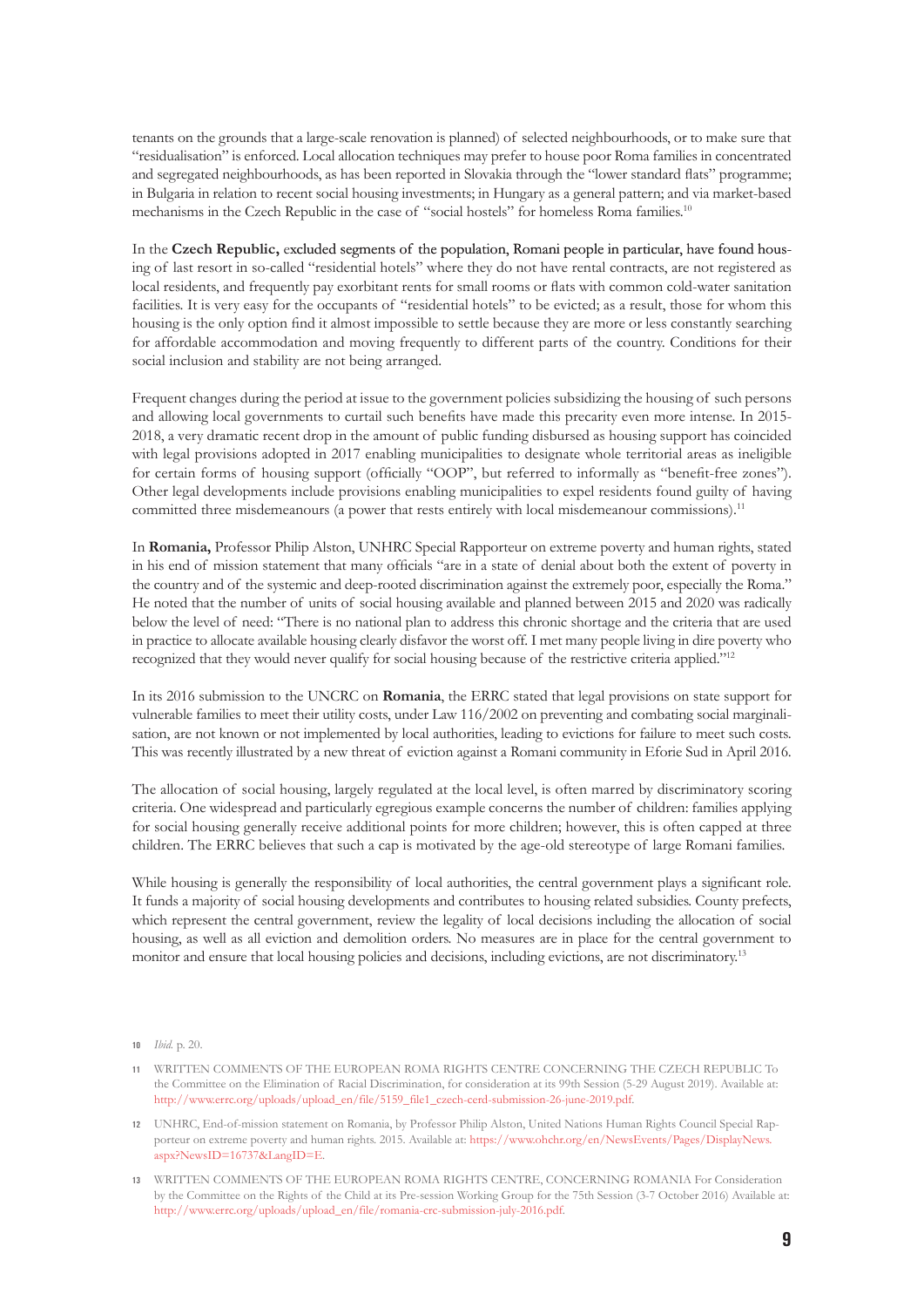#### **A C C E S S I N G S A F E A N D A F F O R D A B L E R E N T A L S**

Local connections and deposits are strong conditions in terms of preventing poor Roma families from accessing affordable and safe rentals, including social housing rentals. In most EU countries, access to municipal housing is only possible if a certain income level, labour market criteria and having resided in the town for a certain number of years (local connection criteria) are fulfilled. For example, in Hungary, the Czech Republic, Slovakia, Romania and Bulgaria, municipalities have full freedom to decide which flats can be allocated to which applicants.<sup>14</sup>

# **A C C E S S I N G H O U S I N G B E N E F I T S**

Benefits systems are often decentralised. Consequently, regional and local disparities in coverage may affect different households differently, depending on where they are located. For example, in Hungary, housing benefits are optional and such amounts are very low compared to the actual housing costs. The same problem (the housing benefits amounts not reflecting the real housing-related costs) exists in Bulgaria and Slovakia, or in Romania, where they cover a marginal part of the heating costs.

Additional barriers, such as the lack of identity documents, illiteracy and lack of information, may also prevent Roma families from accessing housing benefits. Applying for housing benefits is a complex and bureaucratic process, and as specifically reported in the case of Greece, this aspect is very difficult to manage for semi-literate or illiterate marginalised Roma living in informal dwellings. Language barriers also present obstacles to accessing benefits, especially for EU mobile citizens. The lack of a registered local address, for example, due to a missing housing title or ID cards, may lead to exclusion from housing allowance schemes in Romania, Slovakia and Bulgaria.15

In the **Czech Republic**, local authorities designate areas as ineligible for housing benefits: The explicit justification for allowing municipalities to designate certain addresses as ineligible for housing benefits has been to combat the exploitation of poor people, but the municipalities that have instituted these bans see them as a way to rid their territories of the mostly Romani people who draw such benefits. Among the leading proponents of the measures has been Liana Janačková, Mayor of the Marianské Hory Municipal Department of the City of Ostrava, who has been attempting for a decade or more to expel the entire Romani community from her municipal department and has been vocally racist about that aim.

In 2015 UNCERD recommended that the Czech government adopts a social housing law and establishes a comprehensive social housing system with a particular focus on Roma and ethnic minorities in general. No progress has been made on this issue in the interim; on the contrary, indirect racial discrimination – the design and implementation of general, seemingly neutral policy measures, which have a disproportionately disadvantageous impact on Roma – has been refined.

The Government's Strategy is clearly misconceived, as exemplified by their assertion that "In housing, the key lies in social work to prevent loss of housing and to pass on the skills needed to maintain housing …" Rather than work with tenants on their "skills", however, the state should work to prevent municipalities from engineering evictions and benefit-free zones, and work to prevent property developers from engaging in discriminatory practices. The people described above who face eviction are not persons who need "social work" to acquire the "skills needed to maintain housing". They are, however, of Romani origin, which seems to be the main factor motivating their eviction.<sup>16</sup>

# **H A B I T A B I L I T Y**

A major housing indicator for overcrowding emphasizes that, on average, Roma families have considerably smaller living space per person. In Bulgaria, Czech Republic, Hungary, Romania and Slovakia, on average, the gap between Roma and the general population ranges from 30 per cent to 70 per cent in terms of available floor space and the number of rooms per person in a household, with the lowest gap being in Romania and the

**15** *Ibid.* p. 23*.*

**<sup>14</sup>** Roma Civil Monitor (2020). p. 21*.*

**<sup>16</sup>** WRITTEN COMMENTS OF THE EUROPEAN ROMA RIGHTS CENTRE CONCERNING THE CZECH REPUBLIC To the Committee on the Elimination of Racial Discrimination, for consideration at its 99th Session (5-29 August 2019). Available at: [http://www.errc.org/uploads/upload\\_en/file/5159\\_file1\\_czech-cerd-submission-26-june-2019.pdf](http://www.errc.org/uploads/upload_en/file/5159_file1_czech-cerd-submission-26-june-2019.pdf)*.*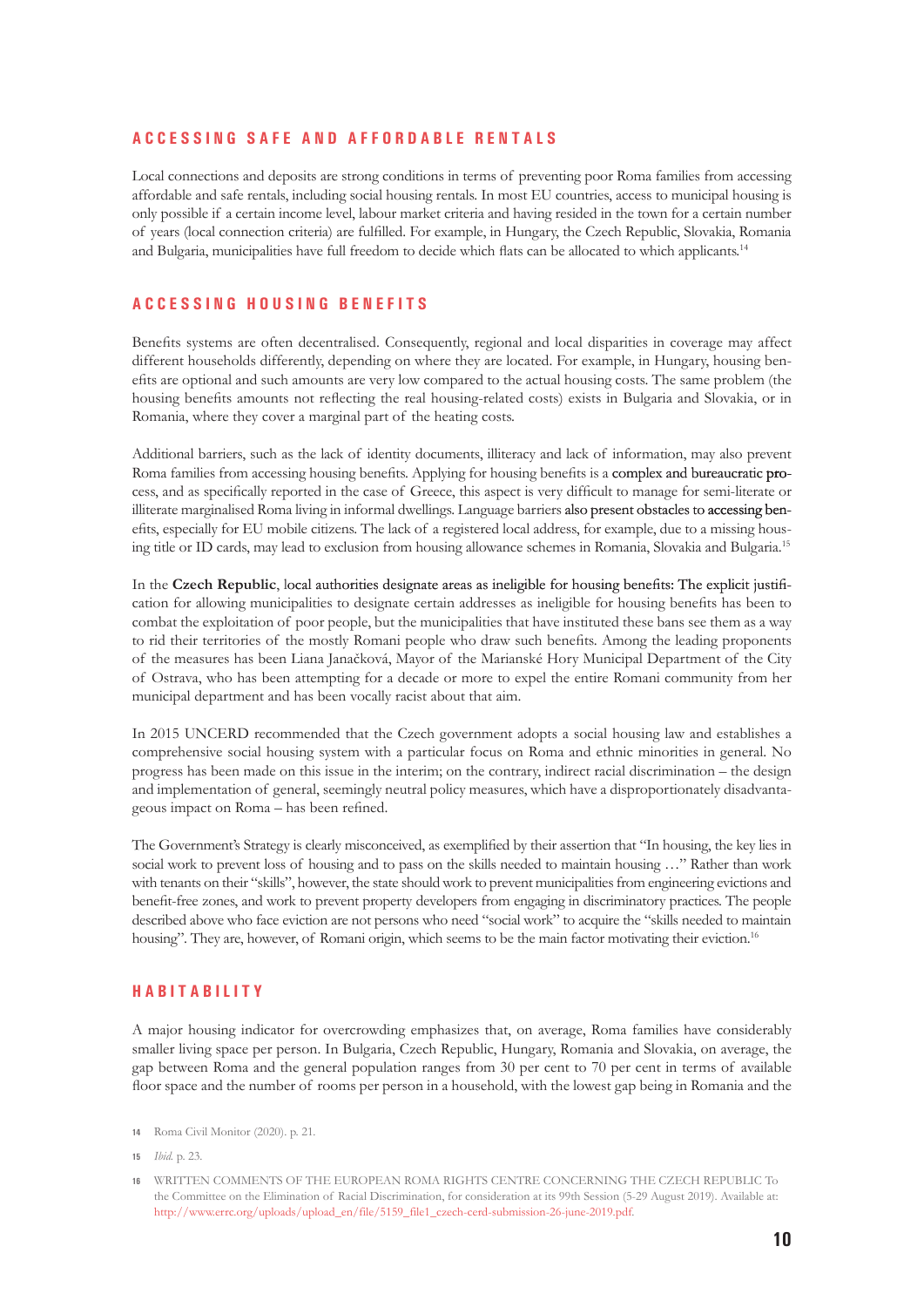highest in the Czech Republic. The situation in Greece is comparable to the post-socialist countries, which may be linked with housing allocation techniques in the early 2000s: lower quality housing was allocated to Roma families so that they could leave campsites where they lived in tents and shacks. In Spain and Portugal, the general average is better compared with the rest of the selected countries, but the gap is larger.

The lack of access to running water and toilet and bathroom facilities seems to be especially problematic in former socialist countries. Particularly, Romania, Bulgaria, Hungary, Slovakia and Croatia lack indoor toilets in Roma households, whereas Greece faces similar issues. The RCM country reports document a number of additional issues: the Slovakian situation illustrates that, even though the physical infrastructure may exit, drinkable water from public pipelines may not be accessible for all inhabitants or is available only for several hours a day in some segregated neighbourhoods. Sometimes, as reported in Hungary, Austria, Greece and Slovenia, despite having water infrastructure, a housing unit may be cut off due to outstanding debts.<sup>17</sup>

In post-socialist countries, the housing exclusion of Roma is further exacerbated by spatial concentration, segregation and the prevalence of illegal or informal housing and large monoethnic urban neighbourhoods or rural settlements. For example, in Bulgaria, NGOs estimated that 50 to 70 per cent of Roma live in informal housing. In Slovakia, every third Roma household was estimated to live in informal housing. In the Czech Republic, every third Roma family was estimated to be housed in a segregated setting. In Romania, more than half of the neighbourhoods inhabited by Roma are monoethnic, and every fifth household lacks documents. In Hungary, two-thirds of Roma live in neighbourhoods with predominantly Roma inhabitants. The Czech system of very expensive "social hostels" for homeless Roma households, who cannot find standard accommodation because of widespread discrimination, represents a special case of segregated housing.

Another spectacular example of systemic residential segregation is the accommodation of Roma families in "nomad camps" practised by many municipalities in **Italy**, rather than promoting their access to regular housing. Roma who have lived in informal housing, or in settlements that have existed for decades, some which were created by the central or local government, face a perpetual eviction threat. The Italian RCM report discusses the dramatic housing conditions due to several aspects: poor state of the building (e.g. ruined or slum housing), lack of access to drinking water and sanitation in both public and private housing). At times, access to garbage collection, which should be provided as a public service, is not provided, access to electricity is insecure, use of heating is restricted by households and there is overcrowding.<sup>18</sup>

In **Slovakia,** housing policy has long been characterized by mass forced evictions and the erection of walls separating Roma from non-Roma. Substantial numbers of Roma are subject to residential segregation, substandard housing, lack of access to basic infrastructure and, importantly, a lack of access to drinking water. Based on the Atlas of Romani Communities (2013), out of 803 localities that are inhabited by more than 30 percent Roma, over 40% of these localities are located at the margins of municipalities and over 18 percent of the Roma population - nearly 80,000 people - live in segregated areas. Segregation translates into substandard housing, with associated health risks and lack of infrastructure. Paved roads, electricity, water pipelines, sewage systems, access to public services are either non-existent, very limited or hard to access. About 14.7% of people living in Romani settlements live in non-standard forms of housing (e.g. shacks, wooden houses). Many Romani families live under the threat of forced eviction due to insufficient legal protection from forced evictions and ineffective system of legalization procedure which could lead to home ownership. Many Romani dwellings are located either on state-owned or private land as a result of the transition from communism and decentralization during that period.19

# **E X P O S U R E T O H E A L T H R I S K S**

As a result of residential segregation many Roma lack access to safe drinking water that does not pose a health risk to them. Research by the ERRC in Slovakia covering 21 Romani neighbourhoods found that only in two neighbourhoods did most of the Romani households have an indoor drinking water tap; more than 40% of Roma

**<sup>17</sup>** Roma Civil Monitor. A synthesis of civil society's reports on the implementation of national Roma integration strategies in the European Union. Center for Policy Studies Central European University. European Union 2020, p.21. Available at: [https://cps.ceu.](https://cps.ceu.edu/sites/cps.ceu.edu/files/attachment/basicpage/3172/rcm-civil-society-monitoring-report-synthesis27-2019-eprint-fin.pdf) [edu/sites/cps.ceu.edu/files/attachment/basicpage/3172/rcm-civil-society-monitoring-report-synthesis27-2019-eprint-fin.pdf](https://cps.ceu.edu/sites/cps.ceu.edu/files/attachment/basicpage/3172/rcm-civil-society-monitoring-report-synthesis27-2019-eprint-fin.pdf)*.*

**<sup>18</sup>** *Ibid.* p. 22

**<sup>19</sup>** WRITTEN SUBMISSION BY THE EUROPEAN ROMA RIGHTS CENTRE CONCERNING SLOVAKIA To the Committee on the Elimination of Racial Discrimination, for consideration to the 94th Session (20 November - 8 December 2017) Available at: [http://www.errc.org/uploads/upload\\_en/file/slovakia-cerd-submission-5-november-2017.pdf](http://www.errc.org/uploads/upload_en/file/slovakia-cerd-submission-5-november-2017.pdf)*.*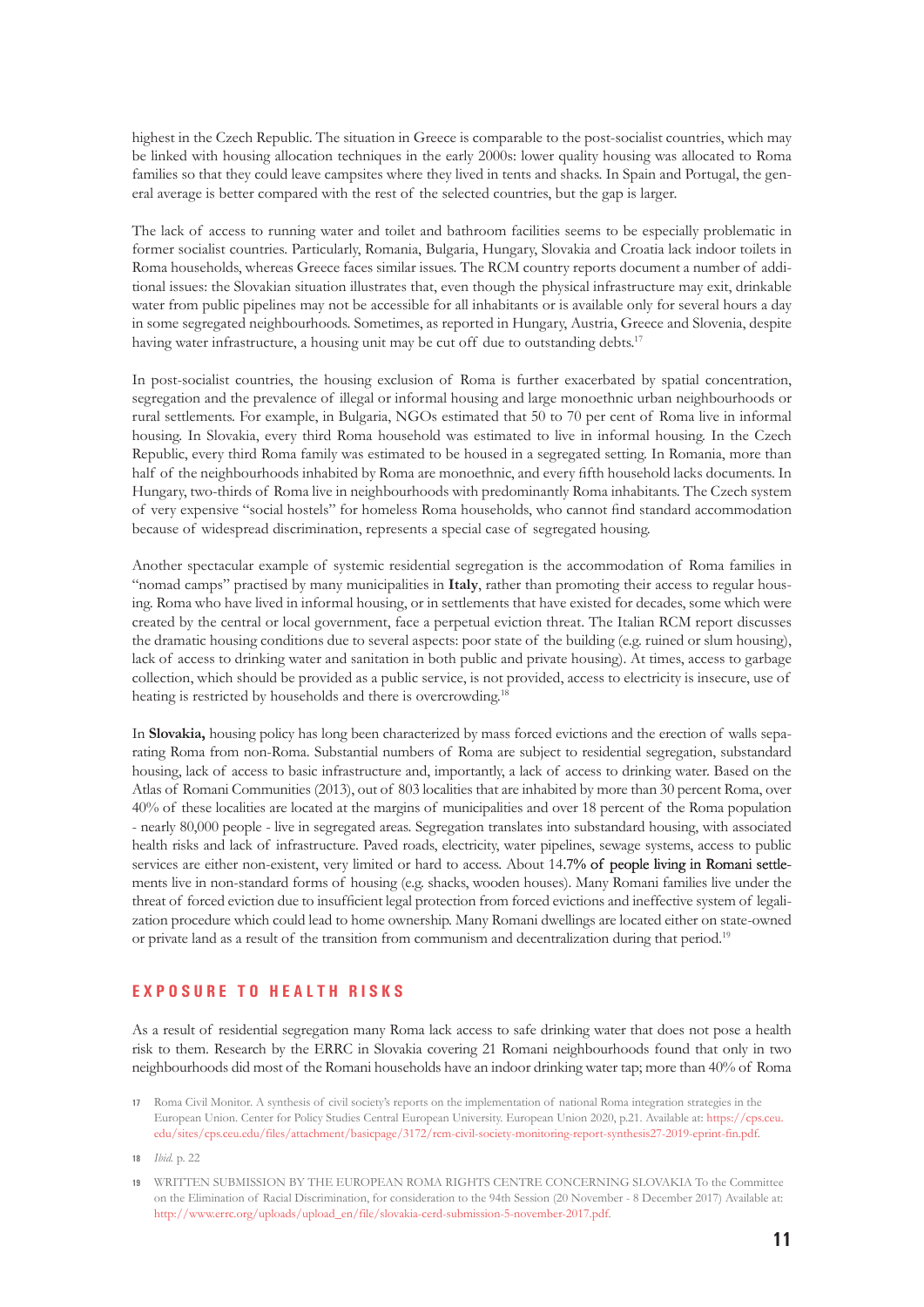reported that they only have access to a shared water supply; one third declared that they have to walk distances between 150 meters and several kilometres to the nearest water supply. Many reported that their routes to fetch water often necessitates trespassing, and is full of obstacles like highways, railways, forests, and fences.

For example, in Nižný Tvarožec, Eastern Slovakia, there is a medium-sized Roma settlement on the outskirts of the town which is separated by some 500 metres from the town by a farm. Ther Roma here are left without access to drinking water by the authorities so they are forced to drink water from an unprotected well contaminated by agricultural pesticides and biological material. The ERRC has submitted water from the well to a certified water lab in Košice in May 2014 and the test results revealed that the quality of the water was poor and significantly contaminated by nitrogen. The mayor did not consider the settlement a part of her municipality (she declared to the ERRC and UNDP researchers that there was 100% water pipe coverage in her town). Roma, especially those living in the eastern part of Slovakia, suffer from higher hepatitis rates than the rest of Slovakia.20

According to research carried out on a sample of 441 Roma and published in the Central European Journal of Public Health, more than half of them had been infected by hepatitis B through their life time. The study estimates that Roma are being disproportionally affected by hepatitis B as 12.5% of the Roma population in Eastern Slovakia suffers from it, compared with 1.7% level among the majority population.21 Hepatitis A has been also affecting Romani communities due to lack of access to safe drinking water. For instance, in Sobrance a major Hepatitis A outbreak was recorded in 2016 leading to a declaration of emergency by the local municipality. The outbreak started at a local Roma community that was living without access to drinking water, having been previously cut off from it, and as pointed out by the regional health authority, the location was polluted by waste as the municipality failed to provide a waste collection schedule for the locality.<sup>22</sup>

According to the Slovak Anti-Poverty Network "housing and the protection of the right to housing is the weakest component of public policies". There is an acute shortage of affordable accommodation; just 2.7% of dwellings are publicly owned (EU average 18%). [Commissioner Nils Muižnieks](http://www.errc.org/uploads/upload_en/file/slovakia-cerd-submission-5-november-2017.pdf) noted that partly as a result of lack of tenure, many Roma in Slovakia live with the threat of forced eviction and that although there are several state mechanisms allowing for the construction of flats for marginalised communities, housing interventions remain limited, with many municipalities reluctant to use existing resources to promote inclusion.

An [ERRC submission](http://www.errc.org/uploads/upload_en/file/italy-un-upr-submission-20-march-2014.pdf) to the Human Rights Council on Italy in March 2014 drew attention to findings that children raised in these camps - often under guard or video surveillance - are prone to a number of severe and debilitating conditions, are more frequently born underweight than other children and become ill with respiratory disease in greater numbers than their Italian peers. They suffer more often from poisoning, burns and accidents at home.

Evictions from both formal and informal camps constitute a major problem for the mental and physical wellbeing of Romani children. Close monitoring of evictions in Milan shows, particularly with informal camps, that evictions are excessively traumatic and that families are subjected to repeated evictions. Families are given little or no advance warning of evictions, making it difficult or impossible to pack and remove all their personal belongings before a camp is demolished.

There is a greater incidence of "diseases of poverty", such as tuberculosis, scabies, and lice. The children exhibit high incidences of anxiety and sleep disorders, suffer from phobias, are hyperactive and have attention deficits, and have learning difficulties - conditions which "are also predictive of more serious disorders in adolescence and adulthood."23

#### **SECURITY OF TENURE: DISCRIMINATION IN RELATION TO FORCED EVICTIONS**

[Leilani Farha, the UN Special Rapporteur on the right to adequate housing](https://www.ohchr.org/Documents/Issues/Housing/SR_housing_COVID-19_guidance_evictions.pdf) said: "In the face of this pandemic, being evicted from your home is a potential death sentence". The rapporteur declared that the right to adequate

**<sup>20</sup>** ERRC, *Thirsting for Justice* 2017, ERRC. Available at: <http://www.errc.org/cms/upload/file/thirsting-for-justice-march-2017.pdf>*.*

**<sup>21</sup>** Central European Journal of Public Health, High Hepatitis B and Low Hepatitis C Prevalence in Roma Population in Eastern Slovakia, available at: [http://apps.szu.cz/svi/cejph/show\\_en.php?kat=archiv/2014-sup-09](http://apps.szu.cz/svi/cejph/show_en.php?kat=archiv/2014-sup-09)*.*

**<sup>22</sup>** ERRC, Written submission to UNCERD concerning Slovakia, 2017.

**<sup>23</sup>** Bernard Rorke, Suffer little children: the terrible toll of everyday racism against Roma, *ERRC News*. 25 January 2016. Available at: <http://www.errc.org/news/suffer-little-children-the-terrible-toll-of-everyday-racism-against-roma>*.*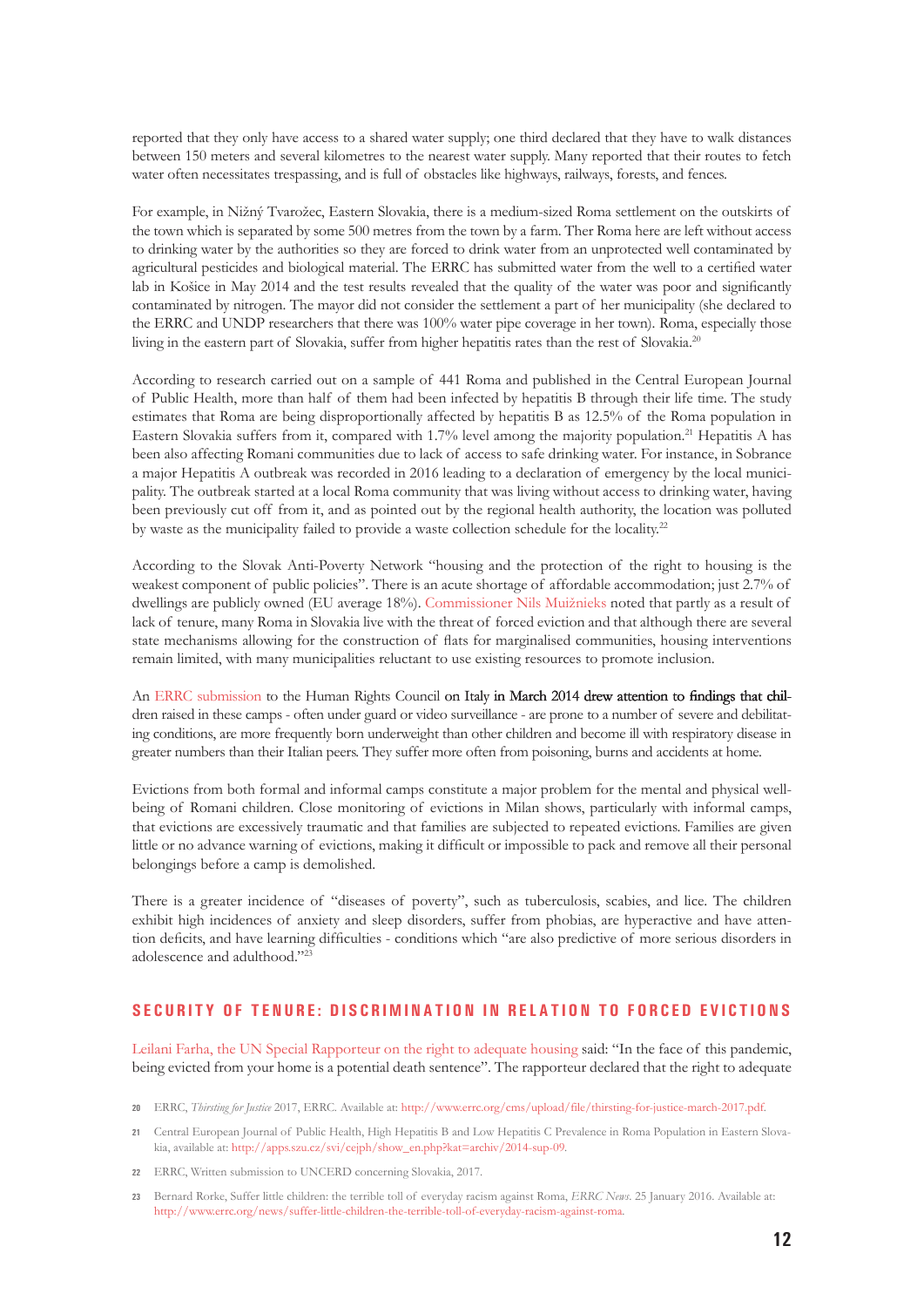housing is not subject to derogation in times of emergency. Limitations to this right are permissible "solely for the purpose of promoting the general welfare in a democratic society."

The forced eviction of five Romani families in the Hungarian town of [Nyíregyháza](http://www.errc.org/news/hungary-forced-evictions-of-roma-mark-the-end-of-the-covid-19-moratorium) on the 6th of October 2020, marked a definitive end to the moratorium on evictions during the Covid-19 pandemic. The evictions, which left a total of 17 people homeless, were condemned by the Vice-president of the local Roma minority self-government, László Glonczi, who criticized the municipality for its failure to engage in constructive dialogue on debt repayment. He described putting families with young children out on the streets during a pandemic as 'outrageous'.

Nils Muižnieks former Council of Europe Commissioner for Human Rights, described Roma evictions as 'Europe's silent scandal'. Housing is the least successful policy area and forced evictions and demolitions continued apace, with many Roma 'relocated' to remote, sometimes toxic sites, with no access to basic services. Such actions serve to banish Roma, to uproot and displace communities even further out of sight and out of mind.<sup>24</sup>

The recent Communication from the European Commission on the new [Roma framework up to 2030,](https://ec.europa.eu/commission/presscorner/detail/en/IP_20_1813) blandly notes that "the housing situation remains difficult," and aims to reduce the gap in housing deprivation by one third, cut overcrowding by half, and ensure that at least 95% of Roma have access to clean water – all very commendable 'quantifiable headline targets' – but the Communication makes no mention of 'Europe's silent scandal' and nowhere calls on Member States to halt forced evictions of Roma.

According to the European Agency for Fundamental Rights (FRA) the **Czech Republic** has the largest share of Roma (almost half) that perceive themselves as threatened by evictions. Discrimination in the rental sector has forced some 100,000 Roma into 4,000 substandard hostels and dormitories, where they are charged up to three times the market value of an ordinary flat by slumlords. Czech Roma are increasingly being evicted from developed urban areas to structurally disadvantaged regions and socially excluded localities.<sup>25</sup>

Between 2015 and 2020, the situation in **Bulgaria** worsened considerably. Evictions of Roma in 2015 were precipitated by violent anti-Roma protests orchestrated by nationalist groups and gangs of football ultras laying siege to Roma neighbourhoods. In response to such pressure, a number of local authorities followed up with forced evictions and house demolitions. Such actions prompted the UN Committee against Racism and Discrimination to issue a blunt rebuke to the Bulgarian authorities: "*Stop the persistent practice of forcibly evicting and destroying Roma settlements without offering alternative housing or adequate compensation, and take measures to legalize existing settlements to the extent possible while facilitating access to basic services in these settlements".*

This call has had little effect and has gone largely unheeded. In 2019, as more 'spontaneous' far right attacks on Roma neighbourhoods took place, Deputy Prime Minister Krasimir Karakachanov, head of the extremist Internal Macedonian Revolutionary Organization party (IMRO), upped the tension by calling for harsh measures "because Gypsies in Bulgaria have become exceptionally insolent." This was followed by local authorities demolishing fifteen family dwellings as a form of collective punishment. Video footage of the violence in Gabrovo showed the mob attacking houses, throwing rocks through windows and demolishing chimneys, while bystanders cheered and applauded. Over recent years one clear pattern has emerged in Bulgaria: anti-Roma rhetoric, forced evictions, and attacks on Roma neighbourhoods coincide with electoral cycles.

Some sense of the gravity of the situation in **Romania** can be garnered from the end-of-mission statement by Professor Philip Alston, United Nations Human Rights Council Special Rapporteur on extreme poverty and human rights:

*The structural problem in many places is that Roma lack security of tenure. Either they have no property title or rental agreement, or they live in 'formerly nationalized houses'. At any time, they can be evicted from their homes, with all of the attendant stress. All too often, evictions have taken place with little advance notice, have been carried out in an abusive fashion, result either in homelessness or relocation far away from jobs, schools, hospitals, and other facilities, and end up reinforcing residential segregation of a discriminatory nature.*<sup>26</sup>

**25** Available at: [https://fra.europa.eu/sites/default/files/fra\\_uploads/fra-2016-eu-minorities-survey-roma-selected-findings\\_en.pdf](https://fra.europa.eu/sites/default/files/fra_uploads/fra-2016-eu-minorities-survey-roma-selected-findings_en.pdf)*.*

**<sup>24</sup>** Bernard Rorke, *Forced evictions of Roma: "Europe's silent scandal"*, FEANTSA, Homeless in Europe Magazine Winter 2020 - Roma Experiences Of Homelessness In Europe. Available at: [https://www.feantsa.org/public/user/Resources/magazine/2020/Winter%20](https://www.feantsa.org/public/user/Resources/magazine/2020/Winter Roma/Forced_Evictions.pdf) [Roma/Forced\\_Evictions.pdf](https://www.feantsa.org/public/user/Resources/magazine/2020/Winter Roma/Forced_Evictions.pdf)*.*

**<sup>26</sup>** UNHRC, End-of-mission statement on Romania, by Professor Philip Alston, United Nations Human Rights Council Special Rapporteur on extreme poverty and human rights. 2015. Available at: [https://www.ohchr.org/en/NewsEvents/Pages/DisplayNews.](https://www.ohchr.org/en/NewsEvents/Pages/DisplayNews.aspx?NewsID=16737&LangID=E) [aspx?NewsID=16737&LangID=E](https://www.ohchr.org/en/NewsEvents/Pages/DisplayNews.aspx?NewsID=16737&LangID=E)*.*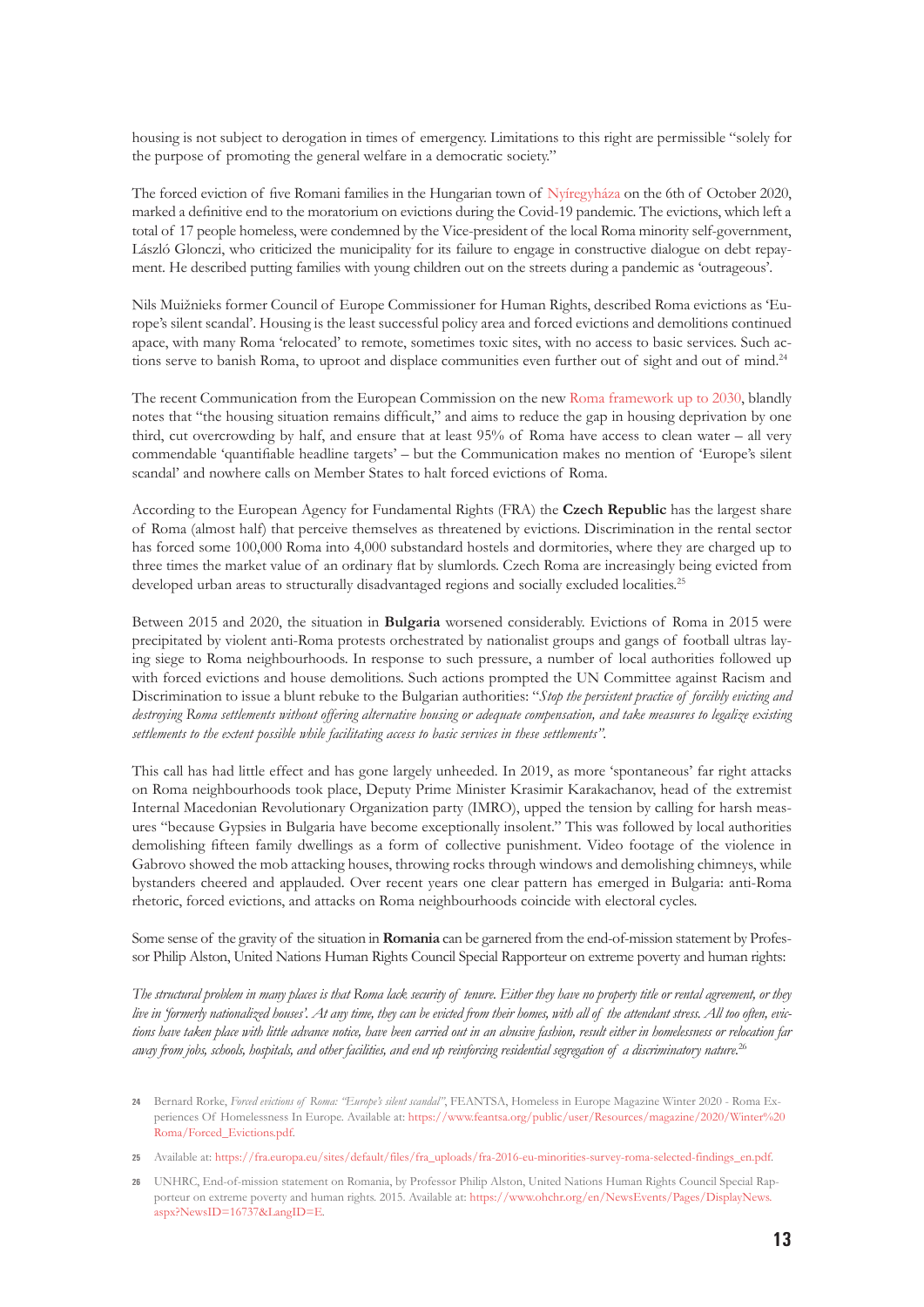Below are some illustrative forced eviction cases litigated by ERRC and decided by courts in 2020 and 2021:

**Forced evictions: the Eforie case (Romania) 2013-2021:** ERRC has been involved in litigating and campaigning this case since October 2013, when Romani families, including 55 children, were evicted and their homes [demolished](http://www.errc.org/article/romania-eviction-leaves-100-people-homeless-in-dangerous-conditions-%E2%80%93-authorities-must-act-urgently/4204) without consultation or provision for alternative housing. They were forced to shelter in an abandoned school building and a disused dormitory without electricity.

In July 2014, ten of the Romani families of around 50 people were [once again evicted](http://www.errc.org/article/romanian-roma-victimised-by-new-evictions/4303) from the school under the direction of the deputy mayor of Eforie and relocated to containers which were insufficient in number, had inadequate provision for utilities and were located on the edge of the municipality near an excavation site, posing further risk to children. Three families, including 14 children, were provided with no accommodation of any kind.

In April 2015, the ERRC, Amnesty and Romani CRISS [opposed the threatened eviction](http://www.errc.org/article/romania-eforie-municipality-threatens-to-evict-roma-families-third-time-in-two-years/4360) of the families living in the dormitory, calling on the Romanian government to take action to halt all forced evictions of Roma. In March 2016, [the European Court of Human Rights](http://www.errc.org/article/in-second-emergency-order-in-a-week-european-court-temporarily-halts-eviction-of-roma/4469) issued an emergency order to stop the local municipality from evicting the Roma from the container settlement. On 1 June 2016**,** in a landmark first decision from the Romanian court found the 2013 demolition to be unlawful, and ordered the municipality to provide the victims with adequate alternative housing.

On 11 March 2021**,** local authorities in Eforie were ordered to provide adequate housing to the Roma who were evicted and had their homes demolished seven years previously. The authorities must also pay compensation amounting to €20,000 per person for their failure to implement the earlier judgment regarding the illegal eviction.

**Forced evictions: the Belville case (Serbia) 2012-2020:** After a five-year-long legal battle, [two Roma who](http://www.errc.org/press-releases/rights-groups-slam-disastrous-housing-conditions-for-roma-forcibly-evicted-from-belvil) [were evicted from their homes in Belgrade](http://www.errc.org/press-releases/rights-groups-slam-disastrous-housing-conditions-for-roma-forcibly-evicted-from-belvil) and placed in an abandoned warehouse in Nis in 2020, have finally been awarded more than €2,600 each (plus interest) in compensation by the Belgrade Court of Appeal. The European Roma Rights Centre (ERRC) represented them and another third litigant, who has unfortunately died in the years awaiting the court's decision.

Despite awarding damages, the court rejected the ERRC's argument that forced evictions disproportionately target Roma in Serbia and constitute indirect discrimination. They also failed to address the vulnerable position of Roma living in segregated settings, which requires special attention from the authorities, or the fact that the Romani families were living without any papers to regulate their habitation in their place of living and were therefore at risk of further evictions.

The litigants, their families, and around 1000 other Roma were forcefully evicted on 26th April 2012 from an informal site in Belgrade which was known as "Belville". Many of the people living there were internally displaced families from Kosovo who were relocated to shipping containers on the outskirts of the city. Some of the Romani families represented by the ERRC had registered permanent addresses in Nis, so the authorities sent them to live there in an abandoned warehouse without access to water, sanitation, or electricity.<sup>27</sup>

**Forced evictions: the Seine-Saint-Denis case (France) 2013-2020:** The European Court of Human Rights (ECtHR) has, in a long awaited [judgment,](https://hudoc.echr.coe.int/eng-press#{%22itemid%22:[%22003-6695391-8910023%22]}) ordered France to pay more than €40,000 in compensation to six Roma who were evicted from their homes in 2013. The European Roma Rights Centre (ERRC) [supported](http://www.errc.org/cikk.php?cikk=4345) the Roma to take their case to the French courts and eventually all the way to the European Court. The six Romani litigants have Romanian nationality, and most of them had been living in France for more than ten years with residence documents as EU citizens. They had been subjected to several forced evictions over the years, before the eviction in 2013 which they took to court.

Marginalised Roma are frequently targeted for forced eviction in a disproportionate way which does not take into account the specific needs of vulnerable communities. The court emphasised the fact that the litigants belonged to "an underprivileged social group" and that the authorities had failed to their particular needs into account when they made the decision to evict them.

The Roma had been living in caravans for about six months on municipal land in Seine-Saint-Denis, near Paris, when they were ordered to vacate the area by the Prefect on 29 March 2013. At the time of the eviction all of

**<sup>27</sup>** ERRC, Press release 29 June 2020. Available at: [http://www.errc.org/press-releases/roma-win-court-case-against-serbian-authori](http://www.errc.org/press-releases/roma-win-court-case-against-serbian-authorities-for-2012-forced-eviction)[ties-for-2012-forced-eviction](http://www.errc.org/press-releases/roma-win-court-case-against-serbian-authorities-for-2012-forced-eviction)*.*